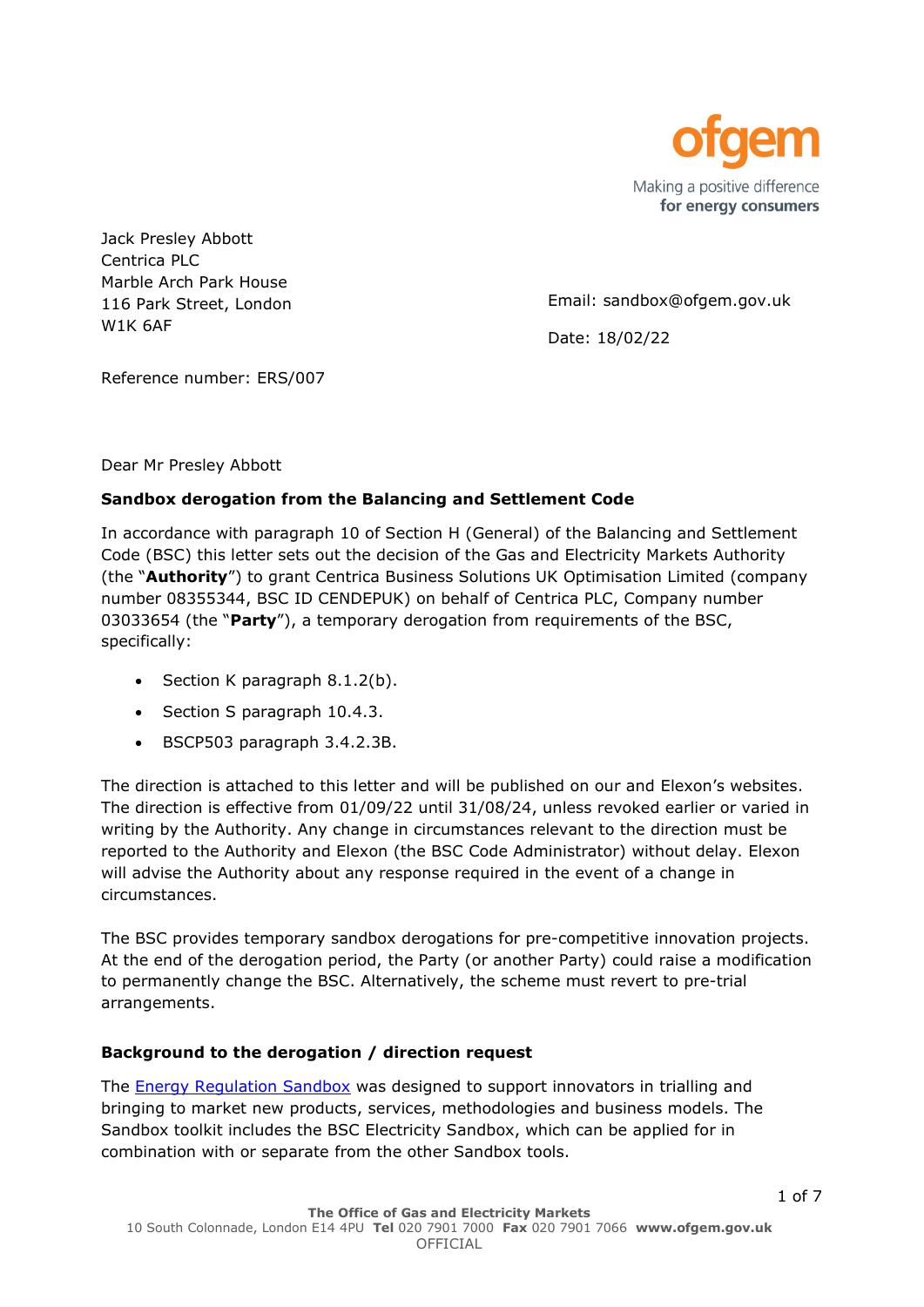The Authority received an application from the Party on 23/06/21 for a derogation(s) from the requirement for assets utilised by a Virtual Lead Party (VLP) to be located on Half-Hourly (HH) settled sites. The requirement for sites to be HH-settled enables validation of the delivery of services, and ensures adjustments made to the volumes of the site's Supplier are accurate. However, the Party believes this derogation would enable greater participation in the Balancing Mechanism (BM) from customers not currently HH-settled, and for other customers who may not have access to HH settlement in the near future.

Derogation are sought from BSC Section K (Classification and Registration of Metering Systems and BM Units) to enable the utilisation of assets located on non-HH-settled sites in a Secondary Balancing Mechanism Unit, and from provisions in BSC Section S (Supplier Volume Allocations – SVA), and BSC Procedure 503 (HH Data Aggregation for SVA Metering Systems).

Centrica believes the trial will demonstrate benefits of the derogation for BSC Objectives (a) the efficient discharge by the National Electricity Transmission System Operator (NETSO) of its Transmission Licence obligations and (c) promoting effective competition in the generation and supply of electricity, and (so far as consistent therewith) promoting competition in the sale and purchase of electricity. This is on the basis of bringing assets into the BM that would not otherwise be able to participate, providing National Grid Electricity System Operator (NGESO) with a greater range of options to balance the system, and increasing competition for the provision of services.

In accordance with the relevant provisions of the BSC and as explained in the [Energy](https://www.ofgem.gov.uk/publications-and-updates/energy-regulation-sandbox-guidance-innovators)  Regulation [Sandbox Guidance,](https://www.ofgem.gov.uk/publications-and-updates/energy-regulation-sandbox-guidance-innovators) Elexon has undertaken a detailed assessment of the Party's sandbox derogation application. This has involved assessing risks to the BSC's operation and other participants, and consulting with industry and other interested third parties, as applicable under the terms of the BSC.

#### **Recommendation of the BSC Panel**

The BSC Panel considered details of the operation of the trial, including:

- How delivery of services to the BM would be determined.
- How often asset meters would be read.
- The applicability of non-delivery charges.
- Impact on the settlement volumes of Suppliers.

The BSC Panel was concerned about the potential distortive effect of the trial on Grid Supply Point (GSP) Group Take and Group Correction Factors. Analysis performed by Elexon indicates that the effect should be small, but the BSC Panel has requested specific reporting on this element to monitor the effects in practice.

The BSC Panel recommended that the Party's derogation request be approved, subject to a restriction on the total capacity of participating assets to 2.5MW, and specific annual reporting requirements (see reporting section below).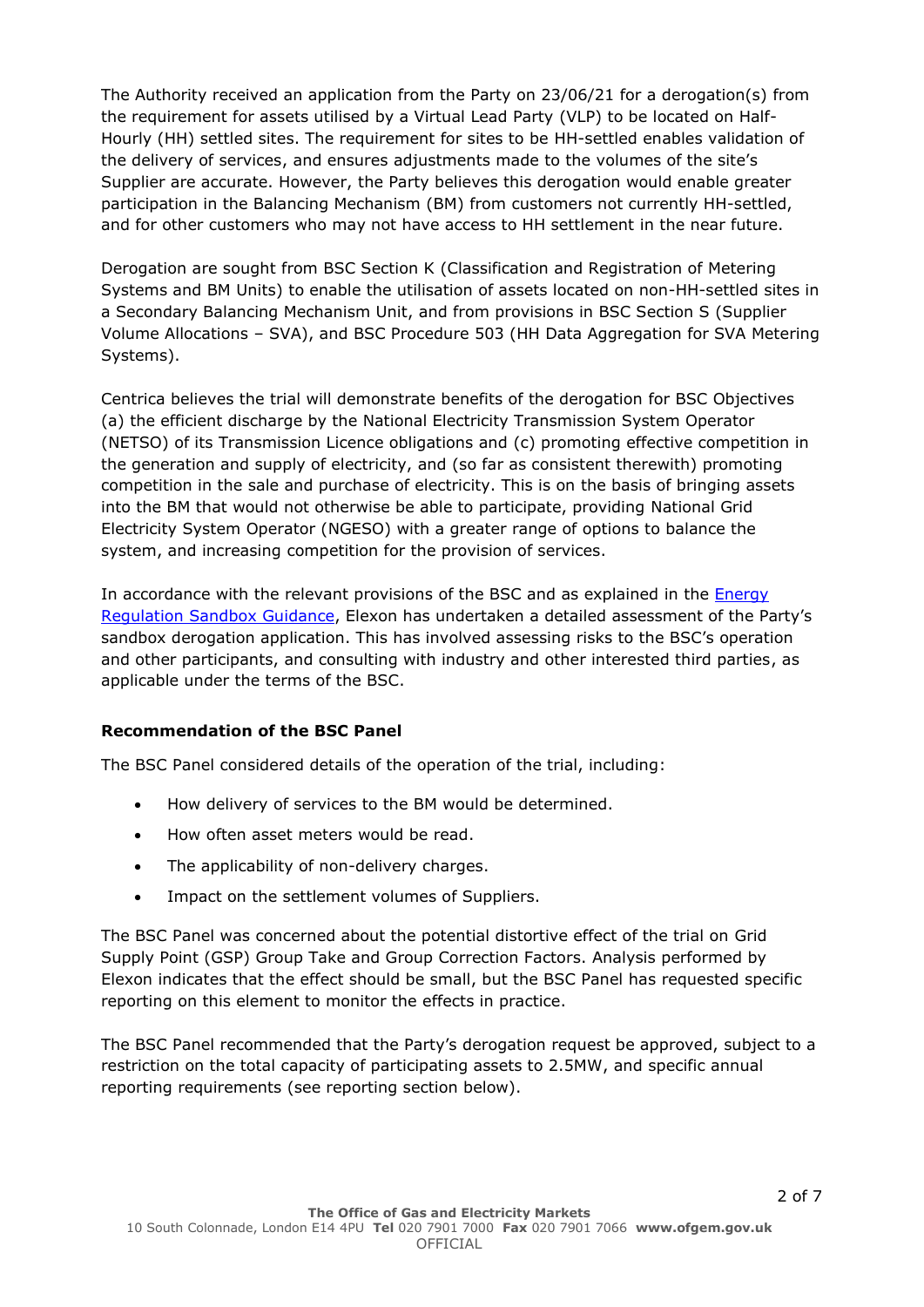#### **Our decision**

Based on the information provided by the Party, the assessment undertaken by Elexon and the BSC Panel's recommendation, and having regard to our principal objective and statutory duties, the Authority has decided to grant the requested derogation.

- We agree that the derogation request meets BSC Objectives (a) the "efficient discharge by the NETSO of the obligations imposed upon it by the Transmission Licence" and (c) "promoting effective competition in the generation of electricity and (so far as consistent therewith) promoting such competition in the sale and purchase of electricity".
- We consider that the proposed trial meets the eligibility and desirability requirements of the Energy Regulatory Sandbox.
- Overall, we consider the methodology to be trialled could provide a solution for consumers at risk of being marginalised from opportunities arising from a smart, flexible electricity system to participate sooner than mainstream market changes may enable, and for expanding the market of flexible assets competitively available to NGESO.

The Party must comply with the BSC Sandbox Derogation requirements as set out in Section H10 of the BSC. In addition, the following specific conditions are stipulated:

- a) Trial scale: the total capacity of participating assets is limited to 2.5MW. Subject to the trial's first year performance, the Party may request that the threshold be increased for year two; the BSC Panel will assess and make a recommendation to Ofgem.
- b) Consumer harm: no consumer participating in the trial shall experience financial detriment arising from load-shifting or other trial activities. The Party will provide Ofgem and Elexon with a methodology for managing this risk, operating on the basis that the avoidance of negative load-shifting will be sought as a first order principle, and, where not possible, swift mitigation measures that recompense consumers.
- c) Consumer engagement: many of the consumers involved in the trial may experience fuel-poverty or be in vulnerable situations. It's critical the trial has a clear engagement and communication plan that's responsive to each customer's circumstances, across the trial's set-up, delivery and exit phases. It must be clear to consumers who they need to contact when they have questions or concerns. The Party is required to provide Ofgem and Elexon with an appropriate plan, reporting on its implementation.
- d) Smart meters: we do not expect the trial to become a barrier to the installation of smart meters in participating dwellings, particularly with progress in deploying the Alt HAN solution, or suppliers' compliance with their smart metering licence obligations.

The derogation only applies to the provisions summarised above and set-out in the attached direction. The Party is required to comply with all other relevant BSC provisions and requirements.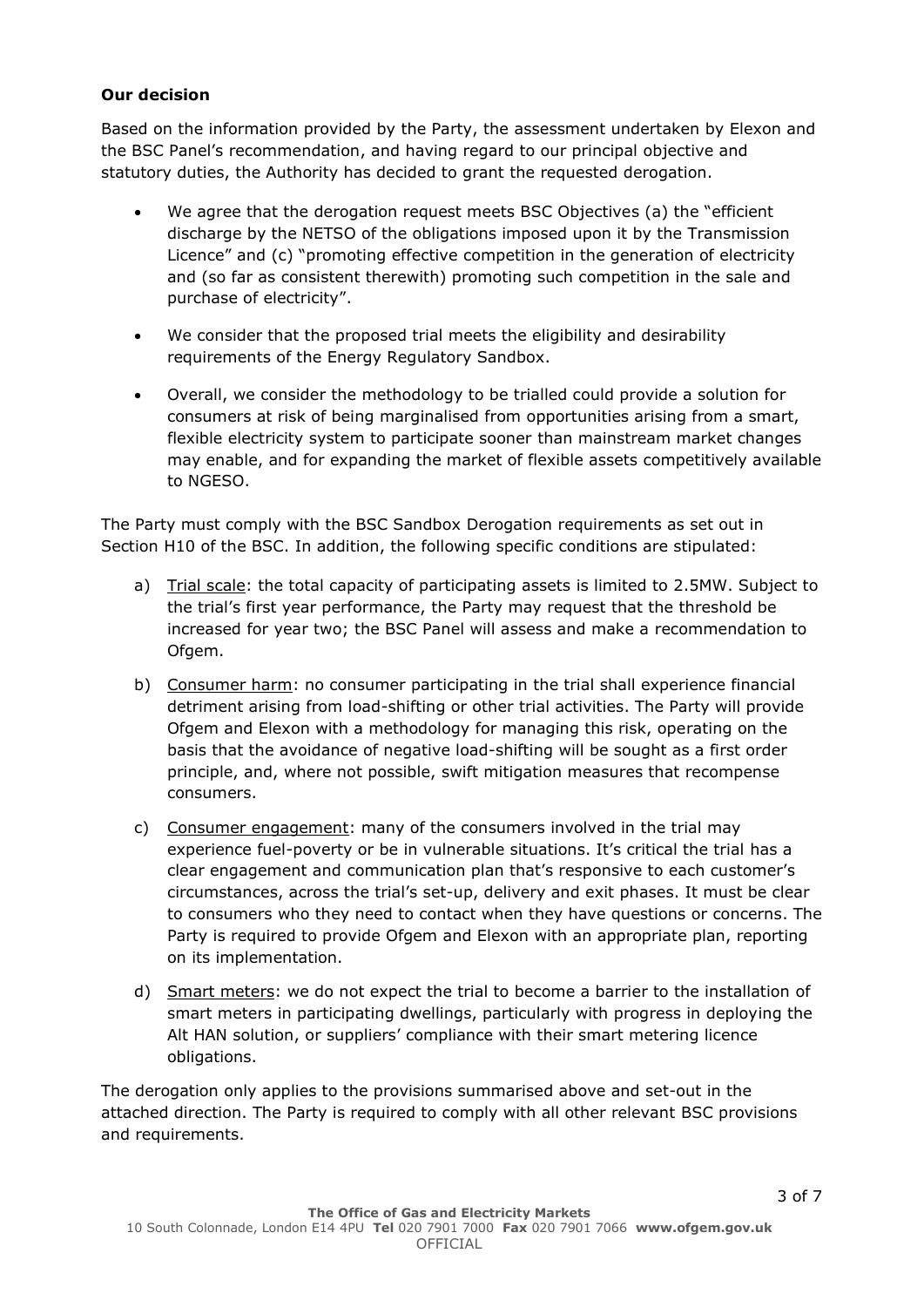# **Reporting**

The Party will provide monitoring reports on a quarterly basis for up to 2 years in a format to be agreed with Ofgem and Elexon. On approval of this derogation, the Party will provide Ofgem with a detailed trial delivery plan, against which quarterly reports will be submitted (the first monitoring report is due 3 months after the trial's initiation).

The quarterly report will provide a general update on progress, noting variations against expectations and any material issues that arise, including those related to the trial conditions set-out above. In addition, the  $4<sup>th</sup>$  quarter report will operate as an annual project report, and include additional information as directed by the BSC Panel and set-out in its [assessment report](https://www.elexon.co.uk/documents/groups/panel/2021-meeting/321-december/321-12-centricas-bsc-sandbox-application-for-recommendation-to-ofgem/) to Ofgem:

- Number of instructions.
- Value to NGESO.
- Delivered versus expected results.
- Learning about the controllability of assets.
- Adaptations to dynamic parameters for the assets in question.
- Cost of the derogation.

Elexon will also review delivery of the trial with the Party after the first winter period (Q1 2023), providing information to the BSC Panel.

To help Ofgem and Elexon assess the effectiveness and usefulness of the Sandbox service the Party will respond to a digital survey (for completion after 6, 12, 18 and 24 months from the date of approval) seeking views on the quality and relevance of the services provided.

The Party will also complete an evaluation (self-assessed or independent) of the impact of the relevant product, service or methodology covering:

- a) Its effectiveness in meeting the customer's needs and delivering good consumer outcomes, including (but not limited to) insights about consumer behavioural change.
- b) The key insights gathered affecting the development / delivery of the innovation, including (but not limited to) experiences, opportunities and issues related to elective HH settlement arrangements.
- c) Any insights garnered which are relevant to energy policy and regulation, residing within the spheres of responsibility of the BSC, other Codes, Ofgem, BEIS or another party.
- d) That information the Authority and / or Elexon can publish, which can be used to inform policy development, and that which is commercially confidential, and to be protected.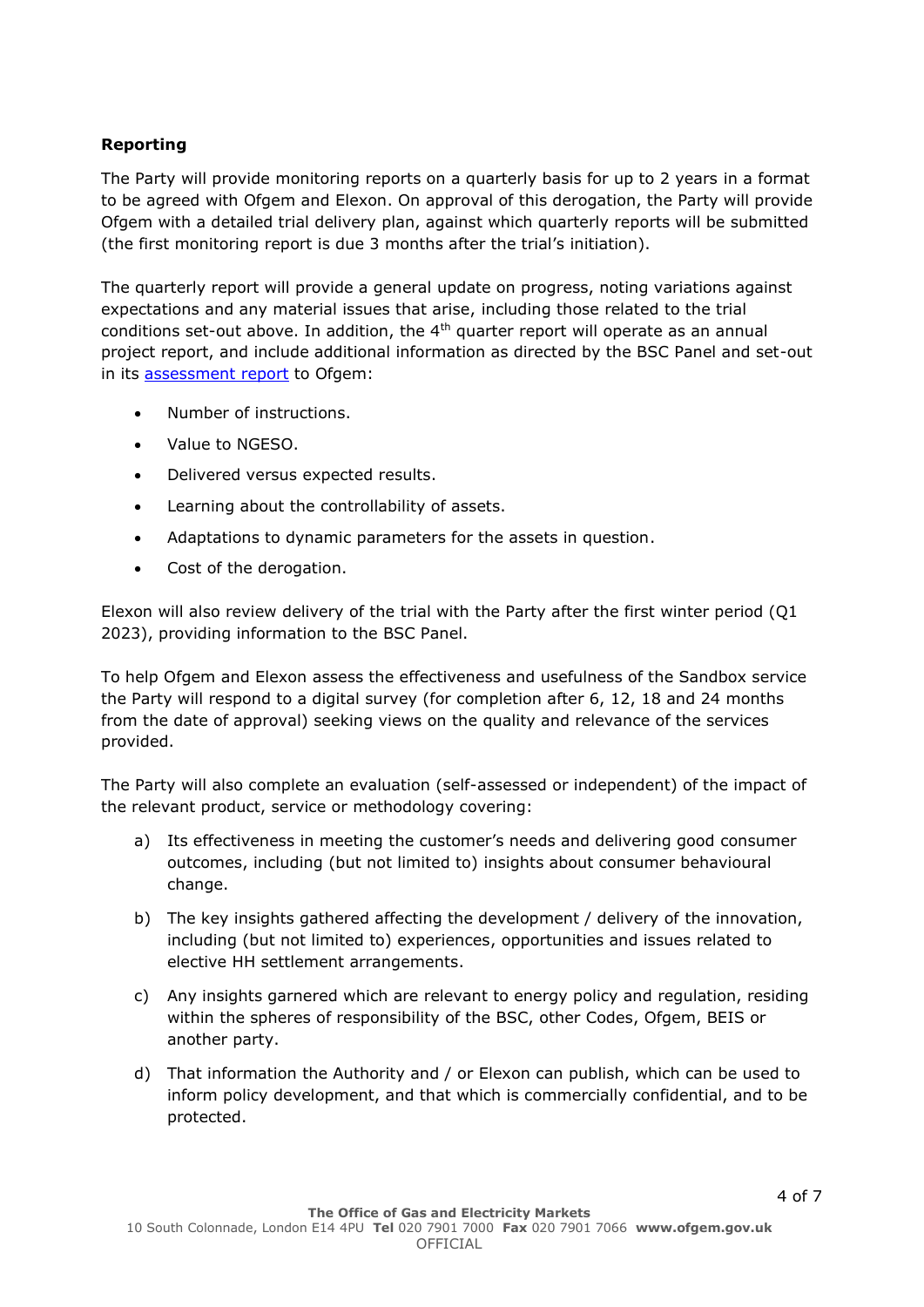The evaluation report will be submitted to Ofgem and Elexon within 12 months of the trial's completion, in a format to be agreed with Ofgem. This report may be combined with other required reports, if agreed by Ofgem and Elexon.

Where the scheme is delivering products, services or methodologies similar to another Sandbox supported scheme or where it is targeting customers with similar characteristics, Ofgem and / or Elexon may require that the Party participate in a parallel comparative evaluation. To aid these studies, the Party will ensure that permission is procured for Ofgem and / or Elexon (or an appointed third party) to engage with the Party and the Party's customers (including energy consumers).

If you have any questions about this decision, please contact Ofgem's Innovation Link team, at [sandbox@ofgem.gov.uk,](http://sharepoint2013/sd/ep/RS_Innovation_Link_Lib/Enquiries/Sandbox%203/Centrica%20-%20ERS007/Decision/sandbox@ofgem.gov.uk) ensuring you copy in the BSC sandbox coordinator: [BSC.Sandbox@elexon.co.uk.](mailto:BSC.Sandbox@elexon.co.uk)

Yours sincerely

 $M$ - $\mu$ 

**Meghna Tewari Head of Retail Market Policy**

Cc:

- BSC Chair.
- BSC sandbox coordinator.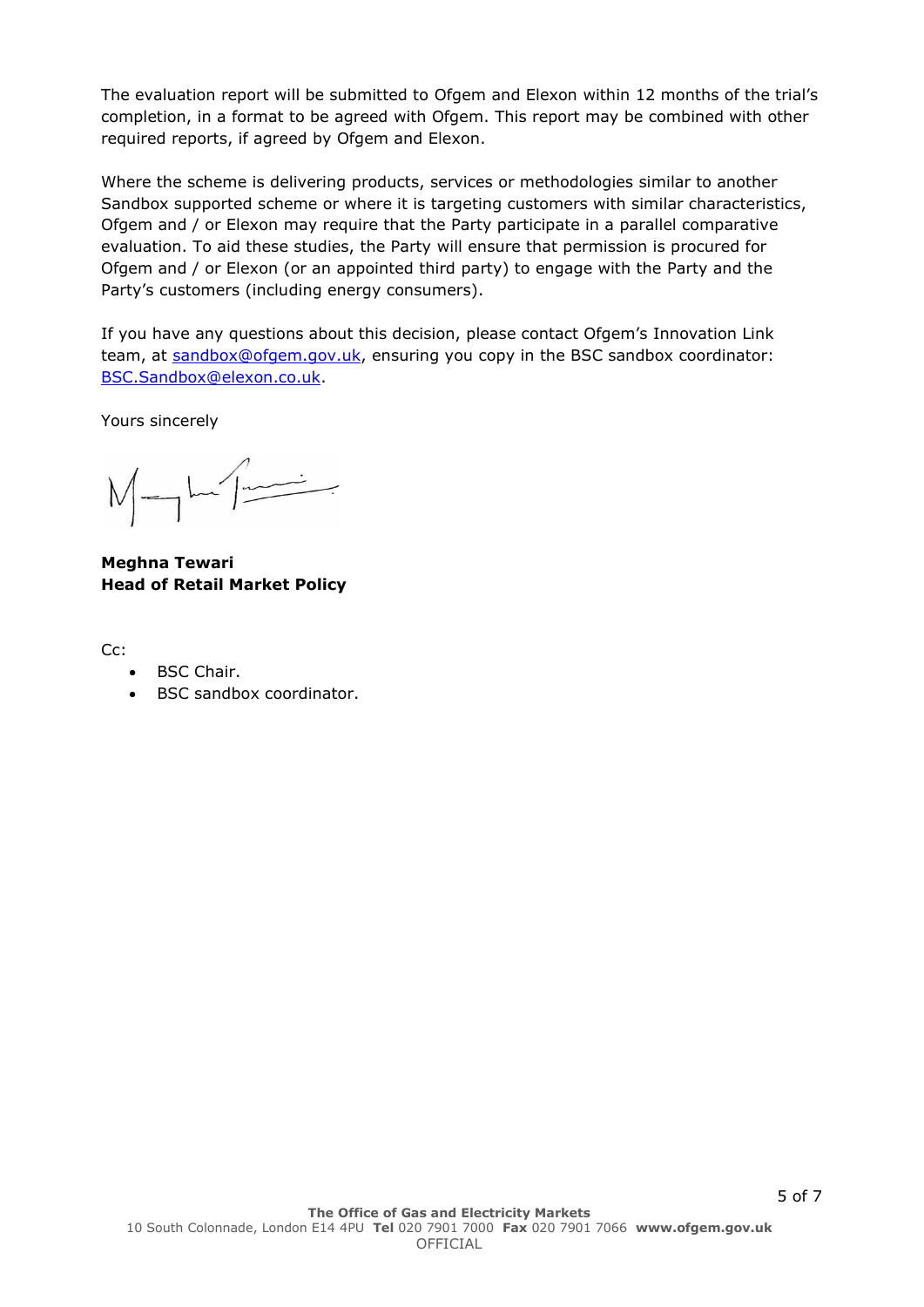# **Direction issued by the Gas and Electricity Markets Authority under Section H10 of the Balancing and Settlement Code (BSC) to Centrica Business Solutions UK Optimisation Limited**

### **To: Centrica Business Solutions UK Optimisation Limited (company number 08355344, BSC ID CENDEPUK) on behalf of Centrica PLC, Company number 03033654, "the Party"**

- 1. The Authority issues this direction pursuant to Sections H8 and H10 of the Balancing and Settlement Code (BSC).
- 2. Capitalised terms used in this Direction which are not defined in this Direction shall have the meaning given to them in the BSC.
- 3. Section H10 of the BSC provides that the Authority may issue directions relieving the Party of its obligations to comply with specified parts of the BSC to such extent and subject to such conditions as the Authority may direct.
- 4. The considerations and rationale of the Authority's decision based on the assessment and recommendations of the BSC Panel are set out in the accompanying letter to the Party, dated 18/02/22.
- 5. The Authority directs that, subject to the conditions set out below, the Party is relieved of its obligations to comply with Section K paragraph 8.1.2(b), Section S paragraph 10.4.3, and BSCP503 paragraph 3.4.2.3B of the BSC ("the **Derogation**").
- 6. This Direction shall take effect on 01/09/22 and shall remain in force until expiry on 31/08/24, unless it is revoked earlier or varied in writing by the Authority.
- 7. The following conditions shall apply:
	- a) Trial scale: the total capacity of participating assets is limited to 2.5MW. Subject to the trial's first year performance, the Party may request that the threshold be increased for year two; the BSC Panel will assess and make a recommendation to Ofgem.
	- b) Consumer harm: no consumer participating in the trial shall experience financial detriment arising from load-shifting or other trial activities. The Party will provide Ofgem and Elexon with a methodology for managing this risk, operating on the basis that the avoidance of negative load-shifting will be sought as a first order principle, and, where not possible, swift mitigation measures that recompense consumers.
	- c) Consumer engagement: many of the consumers involved in the trial may experience fuel-poverty or be in vulnerable situations. It's critical the trial has a clear engagement and communication plan that's responsive to each customer's circumstances, across the trial's set-up, delivery and exit phases. It must be clear to consumers who they need to contact when they have questions or concerns. The Party is required to provide Ofgem and Elexon with an appropriate plan, reporting on its implementation.